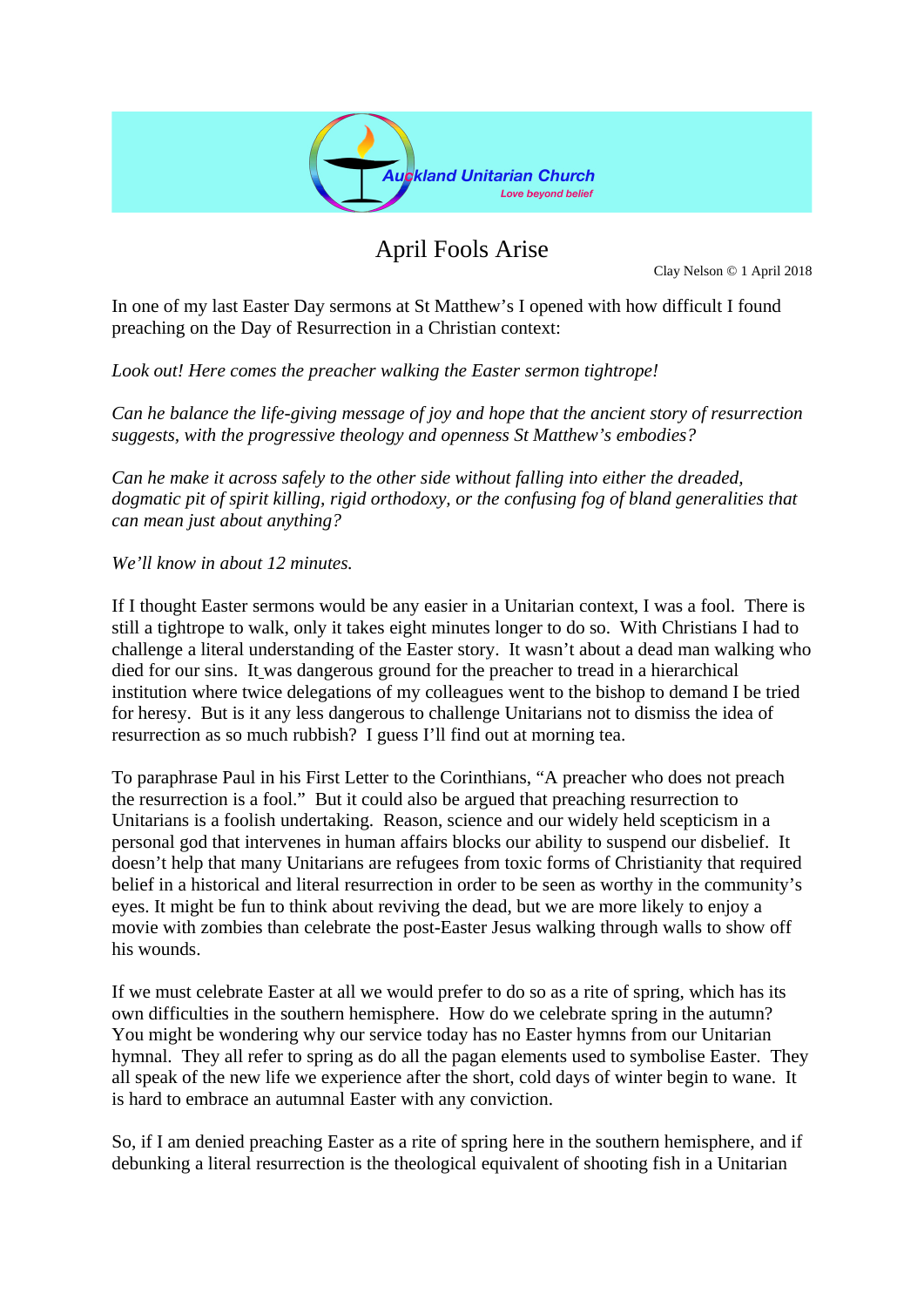barrel, what should I preach? I've decided to get back on the tightrope and suggest that embracing resurrection is not an April Fools' joke. It is essential to our humanity.

To make my case let me share a more likely understanding of how the Easter story came to be.

We don't know exactly what happened after Jesus was executed. We only have Paul's account written about 20 years after it happened and the four Gospel accounts, the earliest of which was written about 40 years after Jesus died. They vary in some significant ways. Paul doesn't give us the story of the resurrection, he just testifies that the Risen Christ appears to individuals and groups over time. In the original version of Mark there are no resurrection appearances at all, only an empty tomb. The witnesses vary, as does the location. Did the Risen Christ appear in Galilee or Jerusalem? Did he appear in bodily form or in a more mystical way? The earliest tradition suggests the latter. When did it happen? Mark says he was raised in three days, which would have been Monday. Luke and Matthew revise that, saying he was raised on the third day, which would have been Sunday, the day early followers would eventually come to celebrate as the day of resurrection. Yet in John, after appearing to Mary Magdalene, Jesus didn't show himself to ten of the disciples until a week later, and to Thomas who proclaimed him "My Lord and My God" until a week after that.

Since no one can prove me wrong, here is my theory about the first Easter. I believe that Jesus' ragged little band of followers were so shocked by his death, the last thing they expected, they took off for the Galilean hills, terrified. They returned sheepishly to their homes and resumed their former lives, perhaps with friends and family sniggering at them for being such suckers for another false messiah.

But once the shock wore off they struggled to make sense of their experience. Being Jewish, they did this by scouring the Hebrew scriptures where they came to see Jesus more in the mould of Isaiah's suffering servant than a King David returning to conquer the Romans.

They remembered rabbinical teachings that had been around for a century that spoke of a suffering Messiah named Simon who would die a bloody and violent death, but whom the angel Gabriel said God would resurrect in three days that he might liberate Israel.

They also lived in a Greco-Roman world that had many folk tales and myths about gods that died and were resurrected: Osiris in Egypt, Dionysius in Greece, Attis in Asia Minor, Adonis in Syria, Bacchus in Italy and Mithras in Persia, to name just a few. An interesting point about these gods is that when they were resurrected they came back disguised but bore marks that revealed their identity, not unlike the nail holes and spear wound Jesus would show Thomas.

Based on my experience of how we humans process major shifts in our lives, I agree with those scholars who think that it took six months to a year for his key disciples to experience Easter. I also think the story of the Road to Emmaus, which, by the way, is not a real place, explains how they experienced Easter. You may remember that two disciples not mentioned previously realised they had encountered the risen Christ after a meal where the stranger took, blessed, broke and shared bread with them. It was in loving fellowship around a meal that many might have experienced their first Easter, with the realisation that hate had not killed love. Not even Rome, with all its legions, could do it. The love and compassion they experienced in the person of Jesus had not died. It lived on in them. That gave them hope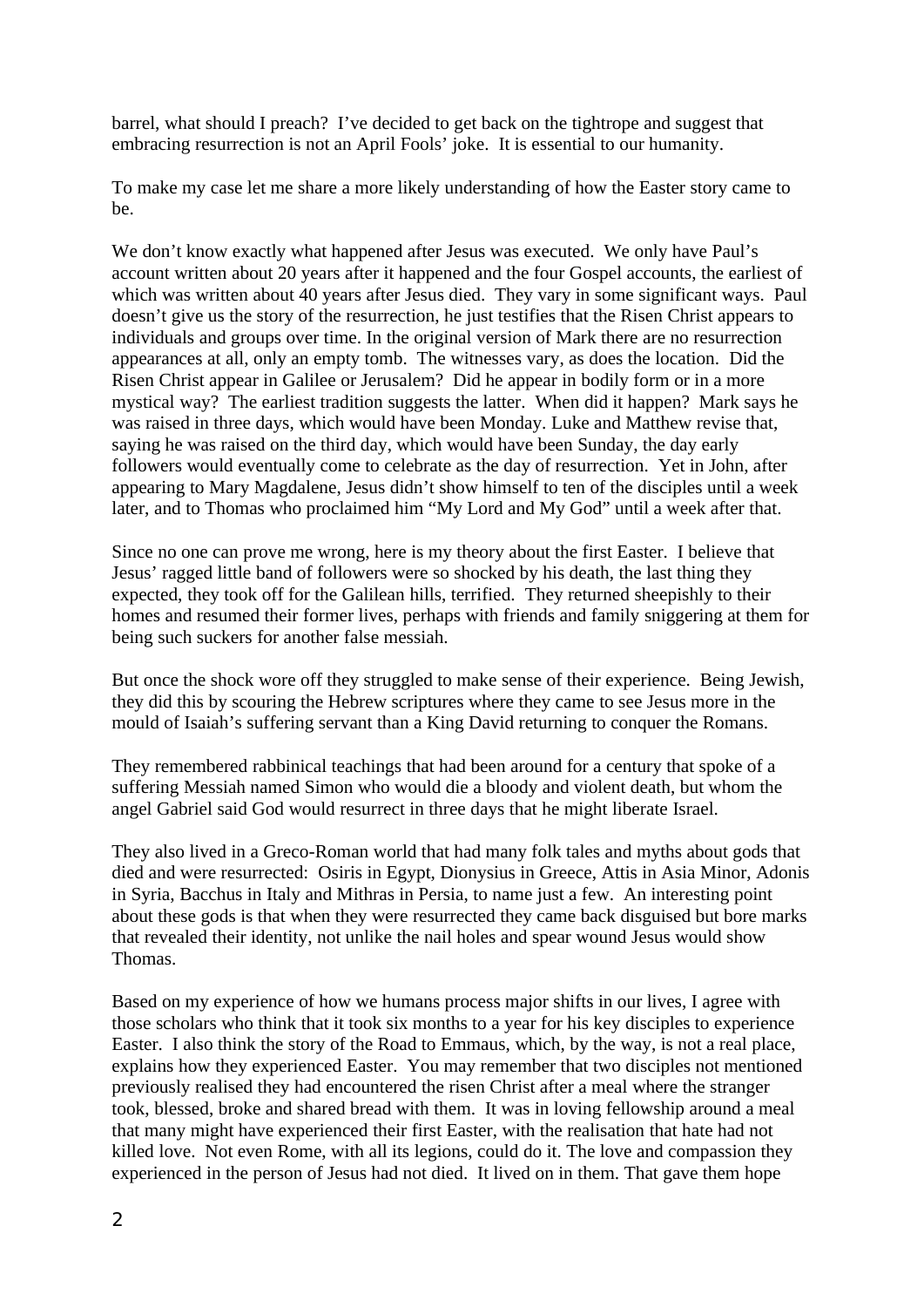and courage to go on. That is what resurrection meant for them.

My view from the tightrope is that Easter is not an occasion to celebrate something that happened once long ago. It is to be celebrated moment to moment in our daily lives. It is not a fairy tale. It is in the DNA of life itself. If Christians reserve resurrection only for the Son of God, they miss the point. If Unitarians dismiss it as irrelevant, we miss the point and the hope it offers. Ironically, Christians and Unitarians both see resurrection as a Christian experience when, in truth, it is a human experience reflected in many religions.

Robert Morris speaks about the commonplace and frequently unnoticed ways that people rise above their loneliness and fear as ordinary resurrections. He points out that the origin of resurrection is the Greek word *anastasis*, which, he notes, means standing up again, and as he put it unpretentiously: We all lie down. We all rise up. We do this every day. The same word is used in scripture for resurrection. He observes: "the resurrection does not wait for Easter." But Easter is here. The Saxon goddess Ostara, famous for transforming her owl into a bunny who lays golden eggs, has done her work to fill our children with wonder and delight. So, what do we want before we leave here this morning besides the chocolate eggs and hot cross buns we will offer at morning tea?

Madelene L'Engle tells of one evening reading to her grandchildren at bedtime. Her grandchild Lena turned to her and asked, "Is everything all right?" she said, "Yes, of course, everything is all right." Lena asked again, "Gran, is everything really all right? I mean really?" L'Engle says she looked at the little child in her white nightgown and realised that she was asking the cosmic question, the question that is out beyond the safety of this home full of light and love and warmth: "Is everything really all right?"

We live in a world where so much is not all right it can be hard to find any hope, even here in New Zealand where a lot more is right than in most of the world. Just one example. A central issue of the last election that may explain best the change in government was child poverty. While the figures vary, maybe as many as 250,000 of our children in New Zealand are growing up in poverty. That means they are not getting proper nourishment, health care, and in too many cases, education. Where is their hope? If their parents are on a benefit it is considerably less than the minimum wage, which is already well below a living wage. Where is their hope? Can we tell them this Easter everything is all right? Really all right?

All too often what the poor hear is, "It's your fault." Even from those who are touched by their plight, they hear, "I'm sorry, a living wage is not sustainable. We can't afford it." Seriously, how are our children at fault for the circumstances of their birth? How are the fruits of poverty – lost potential and productivity, higher crime, increased healthcare costs – sustainable? How are we not at fault when we remain quiet in the face of higher and higher income inequality that benefits only those at the very top? When we accept goods and services from companies, churches and government entities that don't pay their employees enough to support their families, who is at fault for child poverty?

All too often those of us who do not have to go to school on empty stomachs look at poverty and see only statistics, not flesh and blood. For us the poor are faceless. They will remain trapped in the cycle of poverty until we have a national will to look them in the eye and say no more. Everything will be all right. Easter is here.

Peter Rollins, author of *The Orthodox Heretic*, has this to say about resurrection: